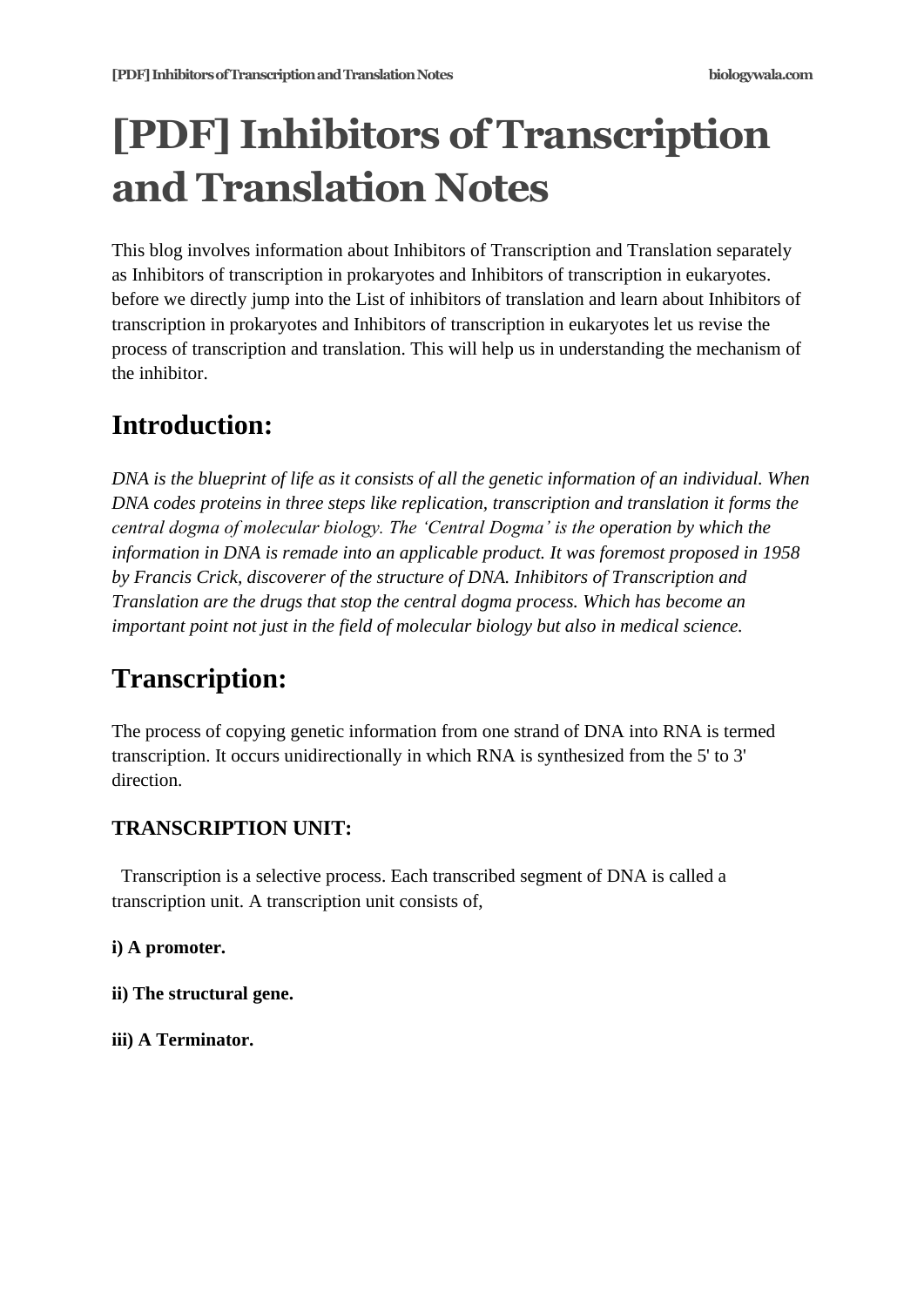In eukaryotes, a transcription unit typically carries the information of just one gene and it is termed a monocistronic transcription unit. In prokaryotes, a set of adjacent genes is often transcribed as a unit termed polycistronic transcription unit The immediate product of transcription is called the primary transcript. The eukaryotic transcription unit may be simple or complex. The primary transcript produced from a simple transcription unit is processed to yield a single type of mRNA, encoding a single protein. In the case of complex transcription units, which are quite common in multicellular organisms, the primary RNA transcript can be processed in more than one way, leading to the formation of more than one type of mRNAs, encoding more than one type of polypeptides. Transcription starts from the first base pair that is called the start point. From this point, RNA polymerase moves along the template, synthesizing RNA, until it reaches a terminator sequence. Sequences prior to the start point are described as upstream of it those after the start point (within the transcribed sequence) are downstream of it.

#### **Process of transcription**

#### **Initiation**

Initiation of transcription describes the formation of a first phosphodiester bond between two nucleotides in an RNA. RNA polymerase as a holoenzyme binds at the promoter and starts the initiation reaction by forming a closed binary complex. Closed means that the DNA remains duplex. Sigma factor confers the ability to recognize consensus sequence within the promoter. The core enzyme does not distinguish between promoters and other sequences of DNA. Sigma factor changes the DNA-binding properties of RNA polymerase so that its affinity for promoters is increased and reduced for other sequences of DNA. Promoter structure determines the basal level of transcription initiation.

#### **Elongation**

Elongation involves the movement of the transcription bubble by a disruption of DNA structure. The enzyme moves along the DNA and extends the growing RNA chain. As the enzyme moves, it unwinds the DNA helix to expose a new segment of the template in singlestranded conditions.

#### **Termination**

It involves recognition of the point at which no further bases should be added to the chain. The sequence of DNA required for these reactions is called the terminator At this point, the enzyme stops adding nucleotides to the growing RNA chain, releases the completed product and dissociates from the DNA template.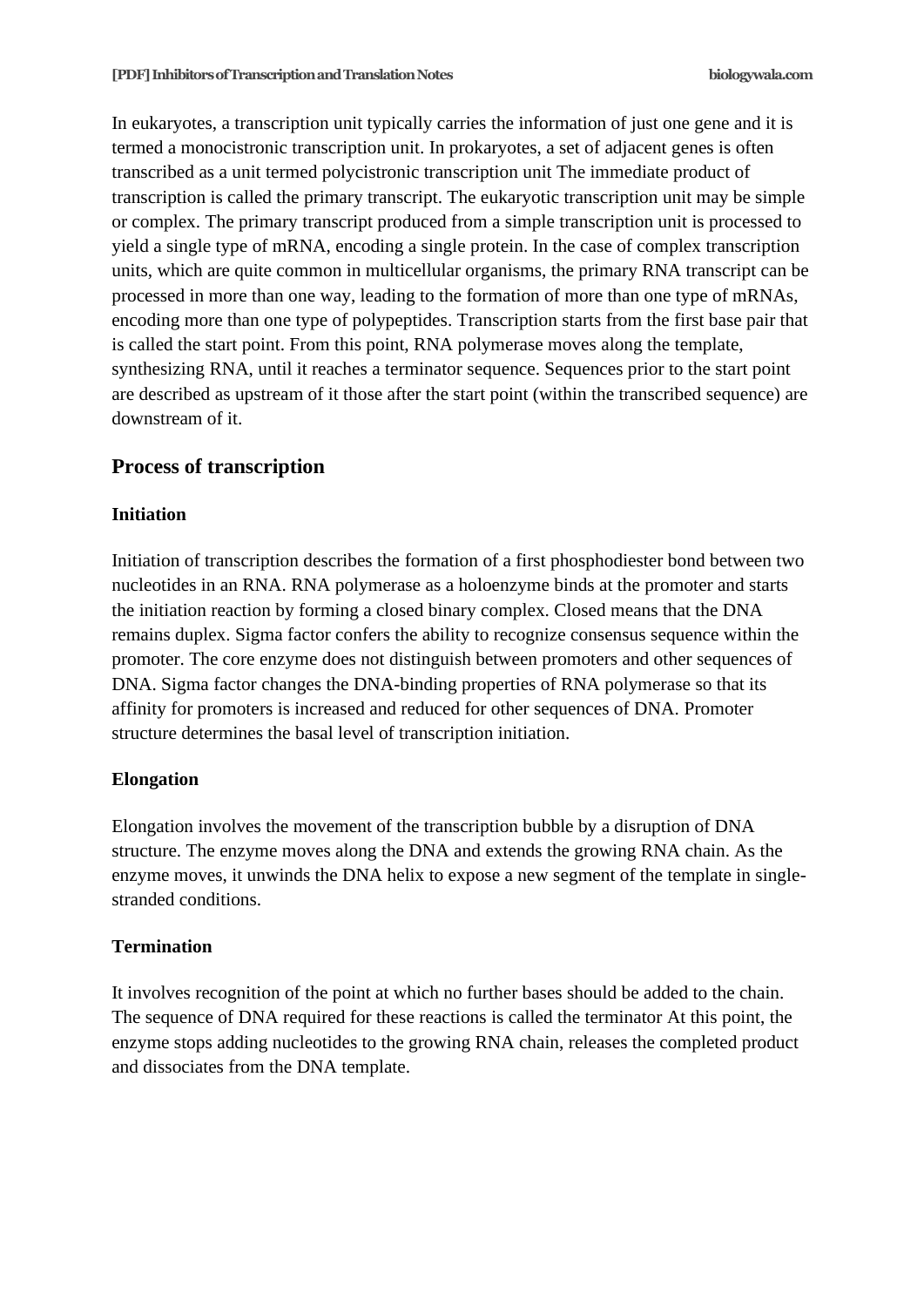# **TRANSLATION:**

- Activation: The mRNA codes for a particular protein by the process of Translation. In the process, the ribosome translates the mRNA produced from DNA into a chain of specific amino acids. which involves the Charging of tRNA.
- **Initiation**: It involves the recognition of start codon and then binding of ribosomal subunits to mRNA while formation of initiation complex with Met-tRNA at the Psite. For initiation, the ribosome binds to the mRNA at the start codon (AUG) which is recognised only by the initiator tRNA.
- **Elongation**: After the activation and initiation process theelongation takes place by Peptide bond formation and growing of polypeptide chain. The ribosome proceeds to the elongation phase of protein synthesis. During this stage, complexes of an amino acid linked to tRNA, sequentially bind to the appropriate codon in mRNA by forming complementary base pairs with the tRNA anticodon. The ribosome moves from codon to codon along the Amino acids are added one by one, translated into polypeptide sequences dictated by DNA and represented by mRNA.
- **Termination**: For the termination of transaltion process stop codon enters the A site which then resulting in the termination of the process. So In the end, a release factor binds to the stop codon, terminating translation and releasing the complete polypeptide from the ribosome.

# **INHIBITORS OF TRANSCRIPTION**

### 1. **Streptolydigin**:

It blocks the nucleic acid chain elongation by binding to the polymerase and thereby stops the RNA polymerase activity inside the cell.

### **2. Rifampicin (rifamycin):**

It is an antibiotic used to treat tuberculosis. It binds to the beta subunit of bacterial RNA polymerase and inhibits mitochondrial RNA polymerase.

### **3. Alpha amanitin:**

It is a eukaryotic inhibitor isolated from Amanita phalloides which inhibits RNA II polymerase by blocking the initiation and elongation process.

#### **4. Cordycepin:**

It shows the absence of hydroxyl moiety at the 3' position which inhibits transcription elongation and RNA synthesis.

#### **5. Actinomycin D:**

It is an antibiotic that shows antibacterial and antitumor activity. It inhibits the transcription of rRNA.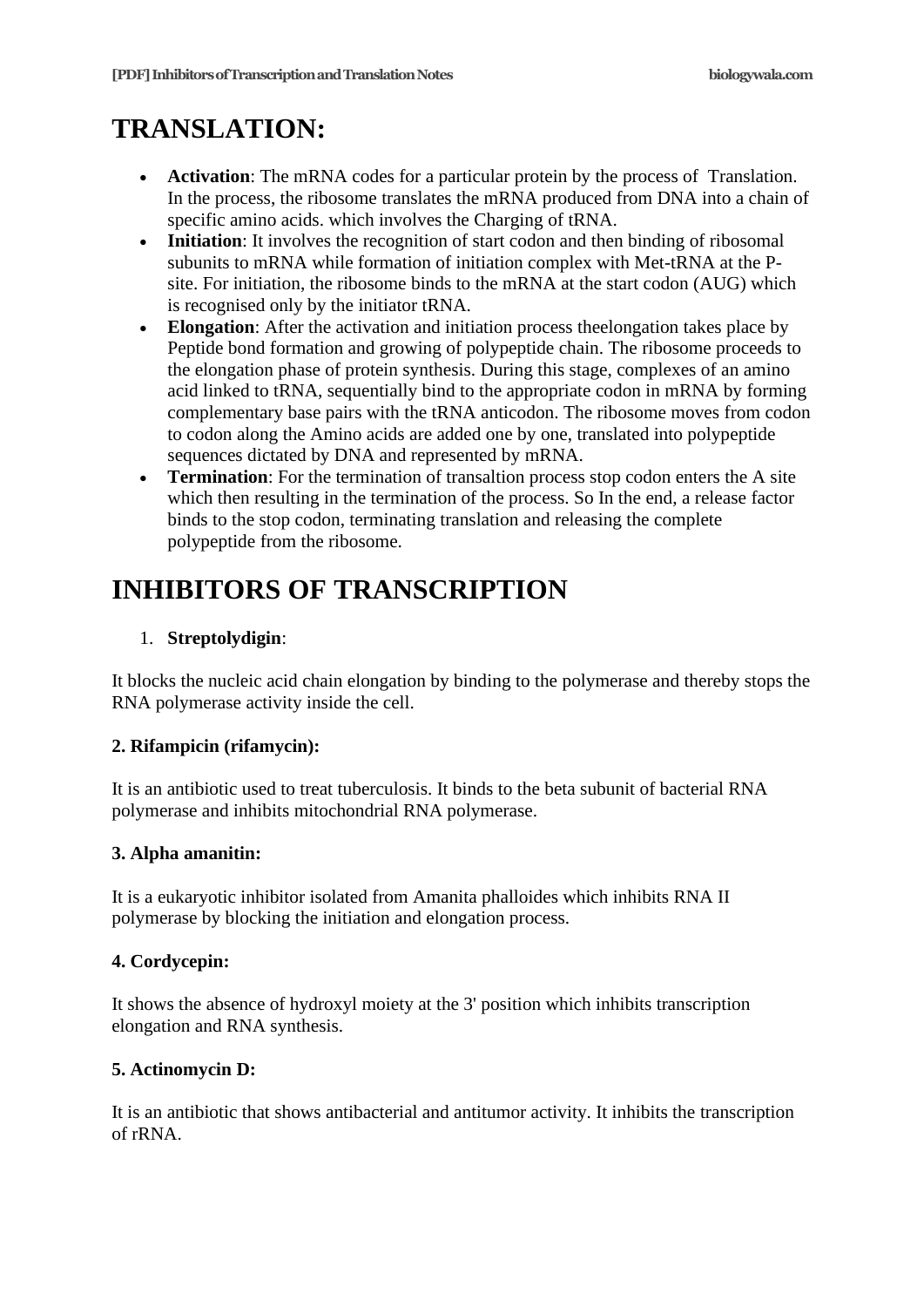# **INHIBITORS OF TRANSLATION:**

| Inhibitons of Translation              |                                         |                                  |  |
|----------------------------------------|-----------------------------------------|----------------------------------|--|
| <b>Inhibitors</b>                      | <b>Inhibition of</b>                    | Inhibitory action                |  |
| <b>Eukaryotes</b>                      |                                         | @Sachin'sBiology                 |  |
| Cyclohexamine                          | 60s subunit                             | $28s r - RNA$                    |  |
|                                        |                                         | <b>Peptidyl transferase</b>      |  |
| <b>Diptera toxin</b>                   | $eEF-1$                                 | <b>Chemical modification</b>     |  |
|                                        |                                         | <b>ADP</b> - Ribosylation        |  |
| <b>Both prokaryotes and Eukaryotes</b> |                                         |                                  |  |
| Puromycin                              | <b>Structurally simillar with t-RNA</b> | Pre-mature chain termination     |  |
| Saricin / ricin                        | <b>Factor binding site</b>              | Chemical modification by         |  |
|                                        |                                         | ADP - Ribosylation               |  |
| <b>Hygromycin B</b>                    | <b>Small subunit</b>                    | 'A' site to P site translocation |  |
|                                        |                                         |                                  |  |

#### **1.Streptomycin:**

It blocks protein synthesis by binding to the 30S subunit and cause misreading of m-RNA which affects the initiation and leads to bacterial cell death.

#### **2.Kanamycin, neomycin, gentamycin:**

These are antibiotics that block initiation by binding to the 30S subunit of ribosomes.

#### **3. Tetracycline :**

Tetracyclines have activity against gram-positive and gram-negative bacteria. They prevent the growth of bacteria by inhibiting protein synthesis. It binds to the 30S subunit and interferes with aminoacyl -t-RNA binding. It also inhibits translocase by binding to the 50S subunit.

#### **4. Azithromycins, Erythromycin, clarithromycin, dirithomycin :**

Binds to 50S subunit and it blocks the protein synthesis by inhibiting transpeptidation.

#### **5. Lincomycins:**

In microbes, it binds to the 50S subunit and inhibits peptidyl transferase thereby inhibiting translation.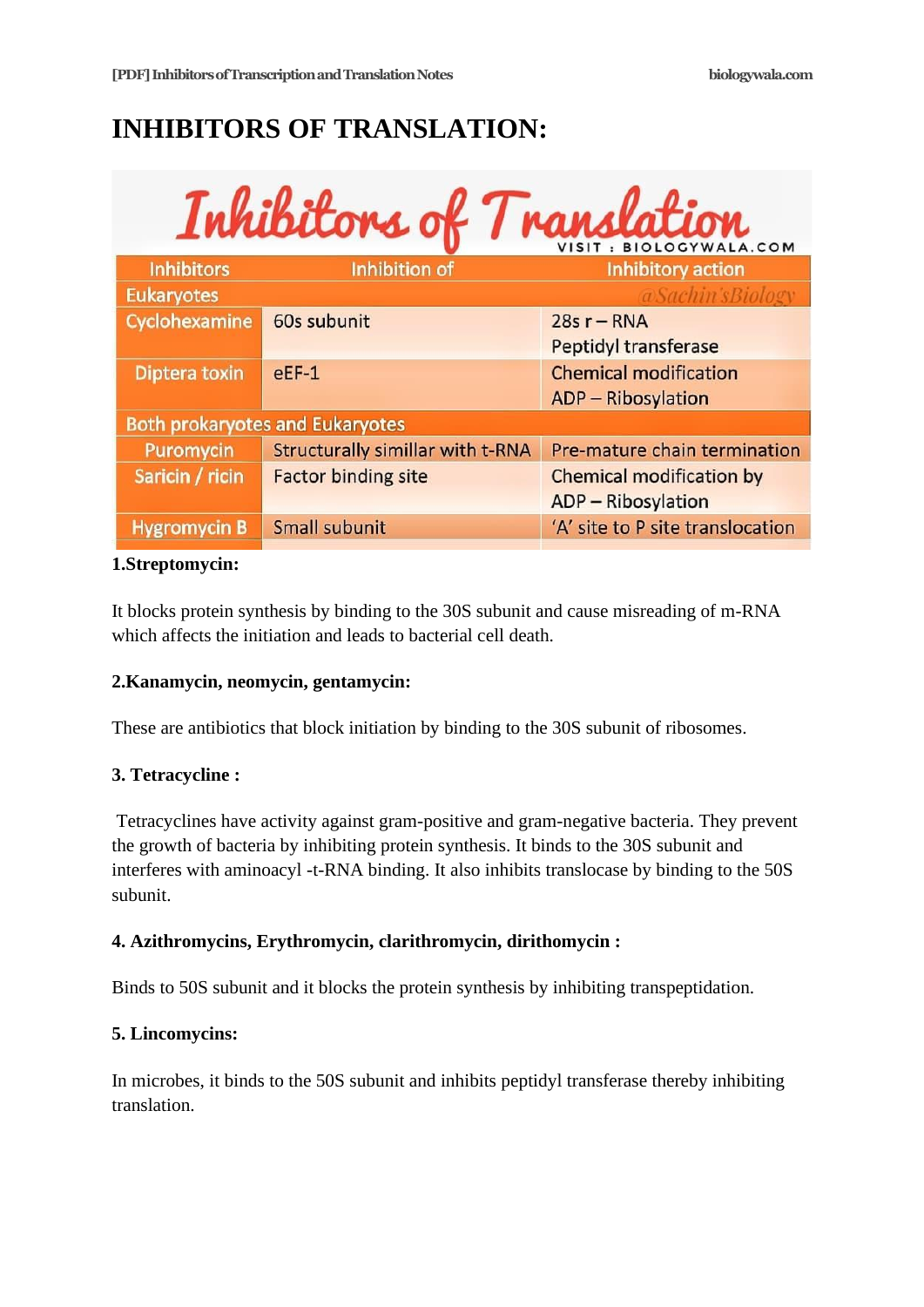#### **6. Puromycin:**

It is an aminonucleoside antibiotic that inhibits protein synthesis by disrupting peptide transfer on ribosomes causing premature termination of protein synthesis by releasing peptidyl Puromycin.

#### **7. Chloramphenicol:**

It binds to the bacterial ribosomes and blocks peptidyl transferase thereby stopping bacterial growth, inhibiting protein synthesis.

#### **8. Kirromycin:**

It acts in elongation factor -Tu by interfering with the peptide transfer. It prevents the binding of aminoacyl t-RNA at the A site and so inhibits protein synthesis.

#### **9. Fusidic acid:**

It binds to elongation factor- G-GDP which inhibits peptide translocation and so blocks protein synthesis.

#### **10. Diptheria toxin :**

Ef-2 is responsible for histidine residue modification which is inactivated by diphtheria toxin and protein synthesis is inhibited.

#### **11. Ricin:**

It is N-glycosidase that removes a single adenine base from one of the eukaryote ribosomal RNA and inactivates large subunits.